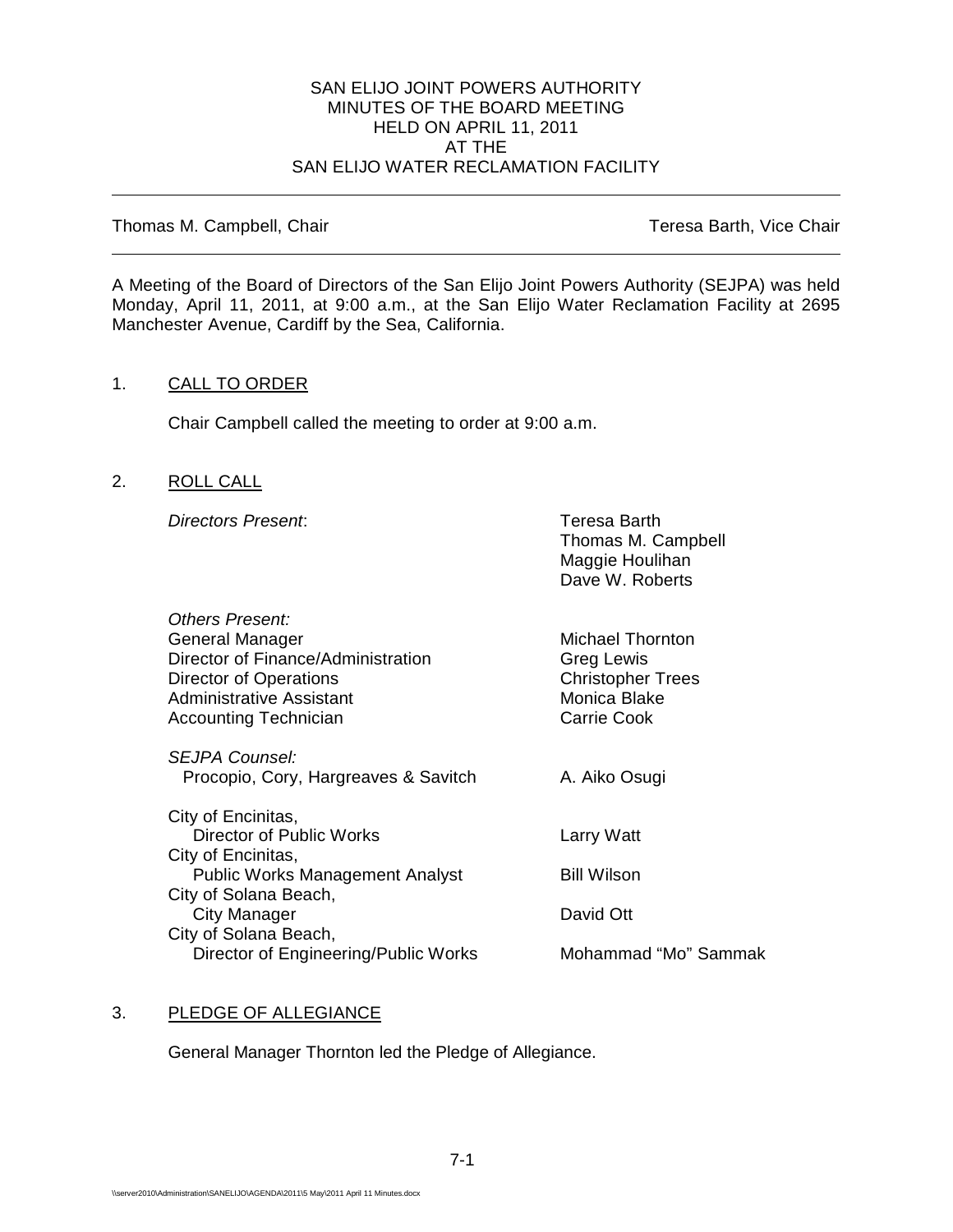# 4. ORAL COMMUNICATIONS

Chair Campbell stated he would not be available to attend the May Board of Director's meeting.

### 5. PRESENTATION OF AWARDS

None

### 6. CONSENT CALENDAR

Moved by Board Member Houlihan and seconded by Board Member Roberts to approve the Consent Calendar with unanimous vote of approval.

Consent Calendar:

| Agenda Item No. 7  | Approval of Minutes for the March 14, 2011 meeting                              |
|--------------------|---------------------------------------------------------------------------------|
| Agenda Item No. 8  | Approval for Payment of Warrants and Monthly<br><b>Investment Report</b>        |
| Agenda Item No. 9  | San Elijo Water Reclamation Facility Treated Effluent<br>Flows - Monthly Report |
| Agenda Item No. 10 | San Elijo Joint Powers Authority Recycled Water Program<br>- Monthly Report     |

# 11. ITEMS REMOVED FROM CONSENT CALENDAR

None

# 12. PRESENTATION OF THE SAN ELIJO JOINT POWERS AUTHORITY FISCAL YEAR 2011-12 RECOMMENDED BUDGET

Director of Finance/Administration Greg Lewis presented a PowerPoint presentation on the Fiscal Year (FY) 2011-12 Recommended Budget and answered questions from the Board of Directors. The total recommended FY 2011-12 operating budget for the Wastewater Treatment Fund for the SEJPA is \$5,641,616, which represents a 0.7 percent increase from the previous year. The total recommended FY operating budget for the Water Reclamation Fund is \$1,826,025, which represents a 0.9 percent increase from the previous year. Water Reclamation Fund revenues come from the sale of recycled water. The FY 2011-12 appropriation for the Capital Project Fund is \$942,000, up from \$670,000, and is funded based on ownership or leased capacity of the facilities being improved or constructed.

It was recommended that the Board of Directors take the recommended budget to their respective Councils for further discussion and support. The budget will then be discussed at the next scheduled Board meeting.

This was an informational report not requiring Board action.